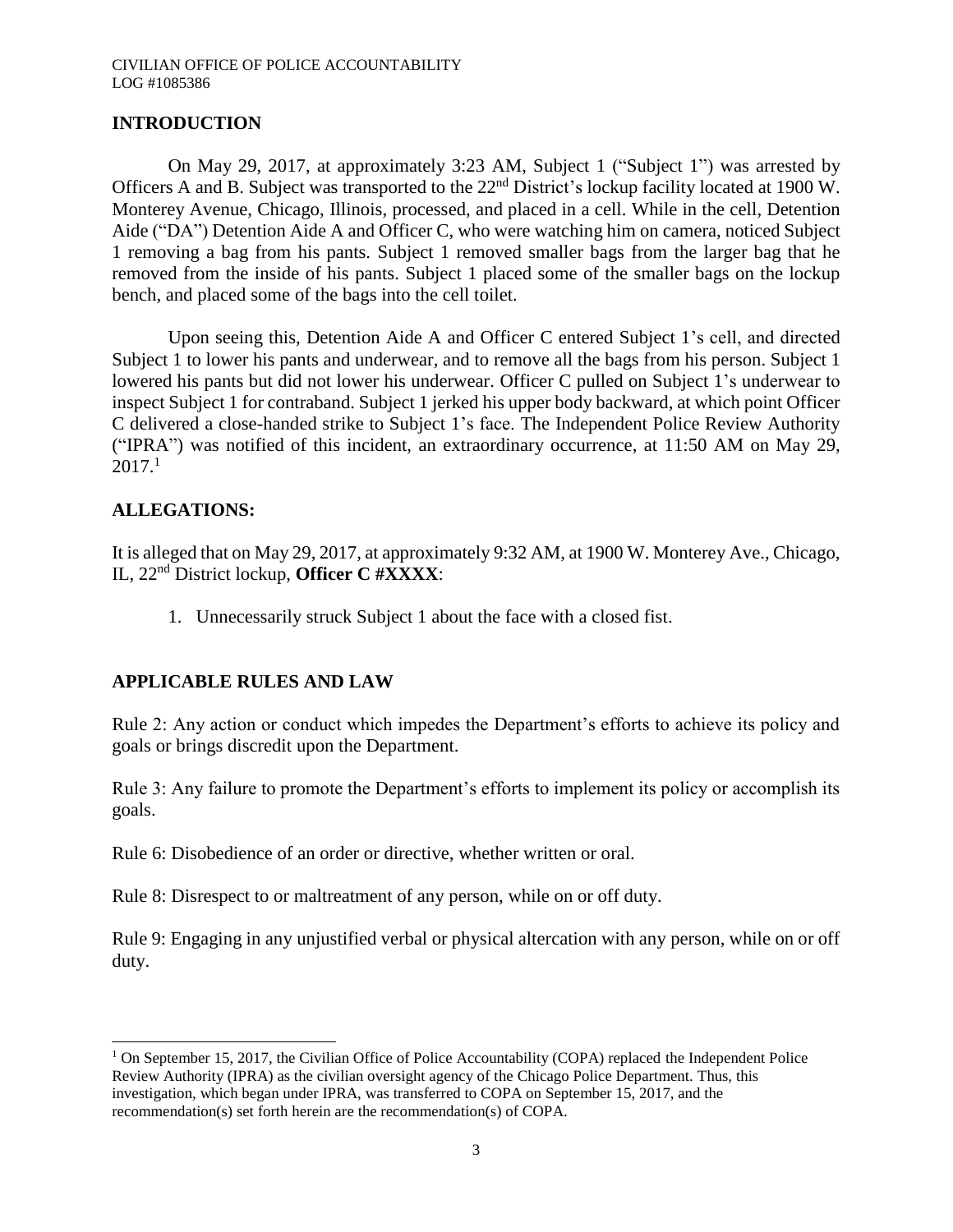## **INVESTIGATION**

#### **Interviews**

**Subject 1 provided a statement to IPRA on May 29th, 2017**. In his statement, Subject 1 stated that he was sitting in the lockup cell after his arrest. Subject 1 relayed that he was searched prior to entering lockup, but there was marijuana stashed in his pants. Subject 1 stated that he was disrespected by the officers he dealt with in lockup. Subject 1 stated he was trying to flush the marijuana prior to the officers entering the cell. Subject 1 stated that he could see the officers approaching the cell. Subject 1 stated that he believed the officers saw him on camera so they came toward his cell. Subject 1 said that he had his hand in his shirt when the officers came up to his cell because the cell was cold. He stated that he believed there was marijuana still in the toilet when the officers entered his cell. Subject 1 described the first officer as black, skinny with a bald head, and the officer that struck him as black, chubby with a bald head. Subject 1 stated the officer that struck him was much bigger than him. Subject 1 stated that the skinny officer came into the cell first and the officer who struck Subject 1 came in behind the skinny officer. Subject 1 stated that the officers told him, "oh that's where you put it at, that's where you stashed it," or something to that effect. Subject 1 said that he responded by asking, "what are you talking about?"

The officers started grabbing at Subject 1's shirt, according to Subject 1, and Subject 1 asked why they were grabbing him. Subject 1 stated he showed no signs of aggression or reason for the officers to put their hands on him. Subject 1 further stated that the officers then grabbed him by his arms, he stepped back, and the officer (now known as Officer C) hit him in the mouth. Subject 1 stated that he asked why he was struck and why the officers were putting their hands on him. Subject 1 stated he was also pushed up against a wall in the cell. Subject 1 stated the officer then related that he would "bust his shit open again." Subject 1 relayed that he became irritated, stood up on the cell bench, and told the officer to hit him again. Subject 1 said that he felt offended and was angry. Subject 1 stated he was arguing with the officer after he was hit up until the officer left the cell. Subject 1 further stated he did not have a problem with the skinnier officer, only the one who struck him. Subject 1 stated the incident ended with words back and forth, and then the officers left the cell. Subject 1 stated he suffered a cut in his mouth and his lip was swollen. He stated that no one ever asked if he wanted to go to the hospital, but Subject 1 requested to talk to a "white shirt." Subject 1 stated he threatened to spit on the officers if they entered his cell again because he was mad. (Attachment 8)

**Detention Aide A provided a statement to IPRA on August 8th, 2017.** Detention Aide A stated he was working in lockup at the 22nd District at 9:32 AM. Detention Aide A stated he worked with a partner that day, Officer C. Detention Aide A believed he knew Officer C since Detention Aide A began working in the 22<sup>nd</sup> District, which has been approximately 11 or 12 years. Detention Aide A stated Subject 1 was being unruly and did not want to cooperate. Detention Aide A stated he could not process or search Subject 1 as Subject 1 was being aggressive and combative towards Detention Aide A and the arresting officers. Detention Aide A said he decided to place Subject 1 into the cell first to "cool down" before Subject 1 was searched and processed, as Subject 1 was unruly and uncooperative. Detention Aide A further stated he allowed Subject 1 to make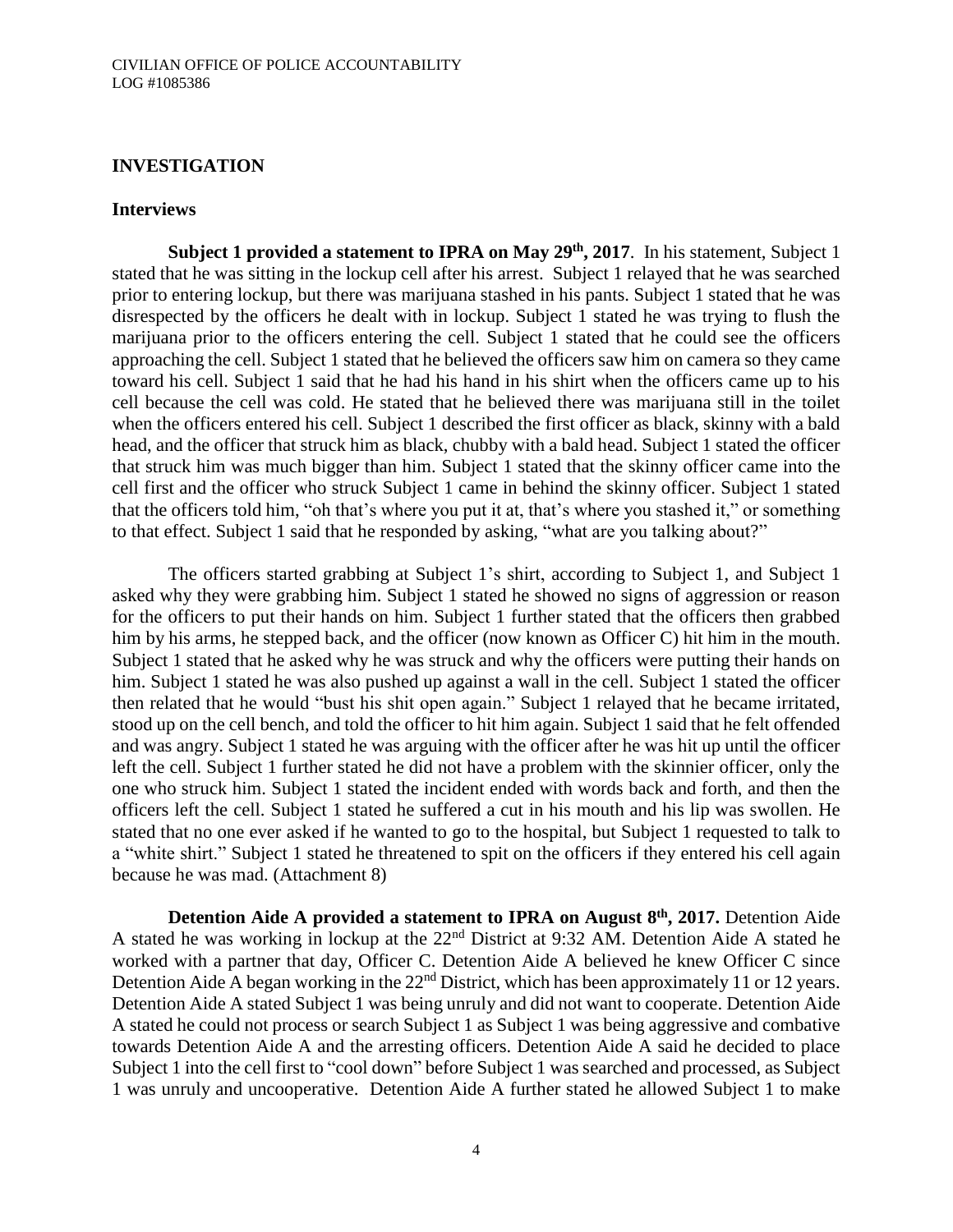multiple telephone calls before entering the cell to calm Subject 1 down. Detention Aide A stated Subject 1 refused to go into the lockup cell, but Detention Aide A coaxed Subject 1 into the cell. Detention Aide A related that it took about 15 or 20 minutes to coax Subject 1 into the cell. Detention Aide A stated Subject 1 entered the cell and Subject 1 related that he would spit on anyone who entered the cell. Detention Aide A recalled that Subject 1 then laid down, and about an hour later, Subject 1 was "rambling around."

Detention Aide A stated he and Officer C observed Subject 1 through the surveillance cameras in lockup and noticed a bag of marijuana in Subject 1's hand. Detention Aide A stated he had to retrieve the bag of marijuana, as Subject 1 could not be sent to Cook County with contraband. Subject 1 then relayed that when he and Officer C entered the door, Subject 1 "got tough." Detention Aide A noted that Subject 1 did not spit on Detention Aide A or his partner in the cell. Detention Aide A stated he and Officer C told Subject 1 to step back, and Subject 1 said, "you can have all of that, I don't have anymore." Detention Aide A recalled that Subject 1 tensed up his body when he and Officer C entered the cell and they asked Subject 1 where the rest of the contraband was.

Detention Aide A stated that when Detention Aide A and Officer C entered the cell they told Subject 1 to step back. Detention Aide A further stated Subject 1 told him and Officer C, "You're not going to do nothing to me." Detention Aide A relayed that Subject 1 tightened his body up and pulled back "in a fighting stance" when Officer C reached for the contraband in Subject 1's underwear. Detention Aide A stated Officer C struck Subject 1 with either his fist or forearm after Subject 1 jerked back and that was the only strike delivered to Subject 1. Detention Aide A stated he and Officer C pushed Subject 1 to the cell bench and searched Subject 1 while he was against the bench. Detention Aide A further stated he and Officer C found marijuana in Subject 1's underwear. Detention Aide A stated after he and Officer C searched Subject 1, Subject 1 stood on the bench and tensed up again, threatening both Detention Aide A and Officer C. Detention Aide A then relayed that he and Officer C told Subject 1 not to hit them as they backed out of the cell. Detention Aide A believed he and Officer C were in the cell for about 10 minutes. Detention Aide A then stated that Subject 1 then flushed the toilet, which still had contraband in it, and laughed at Detention Aide A and Officer C while doing so. Detention Aide A stated Subject 1 was not injured, but a Lieutenant called for paramedics. Detention Aide A stated he nor Officer C processed Subject 1 as he was combative at the time, but he was processed later after Detention Aide A's watch. (Attachment 30)

**Police Officer C provided a statement to COPA on October 5th, 2017.** Officer C stated he was working lockup at the 22nd District on May 29, 2017 at approximately 9:32 AM. Officer C further relayed that he had been assigned to the  $22<sup>nd</sup>$  District lockup "on and off" for 10 years. In addition to lockup, Officer C stated he worked street patrol, traffic officer, and as a watch secretary throughout his career with CPD. Officer C noted he attended to the prisoners in 15 minute intervals. The 15 minute intervals involved checking the security camera footage, and walking past the cells to inspect those being held at the 22<sup>nd</sup> District. Officer C stated there are 13 individual cells and 2 cells in the front of the lockup. Officer C then stated the room from which he was monitoring the inmates was about 30 feet from Subject 1's cell. Officer C believed Subject 1 was the only inmate in the 22<sup>nd</sup> District at 9:32 AM. Subject 1 came into the 22<sup>nd</sup> District lockup shortly after Officer C began his shift, and Officer C stated officers from the shift prior to his shift brought Subject 1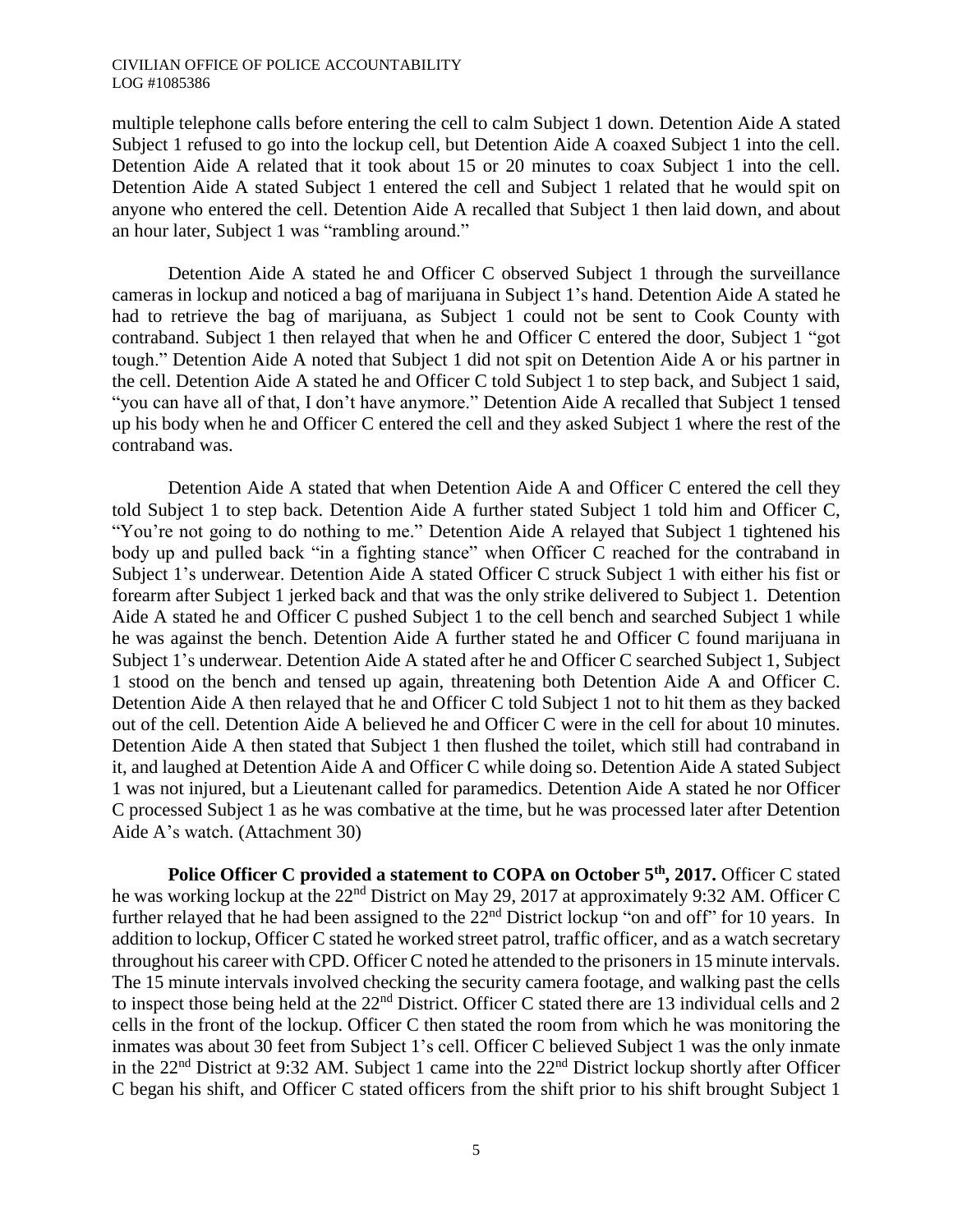## into the lockup.

Officer C recalled that he worked with Detention Aide A that morning and Detention Aide A arrived to the 22nd District lock up approximately at 05:30. When officers brought Subject 1 into the lockup, Officer C stated he was in the restroom but he heard a commotion from outside the restroom. Officer C heard the officers telling Subject 1 "come on man, we don't want no problems. Go ahead and get your fingerprints." Officer C said he heard the officers were walking Subject 1 to the cell when Subject 1 stated he was not going into the cell and wanted to speak to a sergeant. Officer C stated he believed the commotion with the officers bringing Subject 1 to a cell was a distraction so the officers did not find any contraband Subject 1 had on his person. Officer C stated he believed the officers and Detention Aide A eventually coaxed Subject 1 into the cell. Officer C stated that when he exited the restroom, Subject 1 was already in a cell. Officer C said he did not know if Subject 1 was searched or fingerprinted but he knew he did not search or fingerprint Subject 1. Officer C could not recall what time Subject 1 was put into a cell. Officer C stated that after Subject 1 was put into the cell, Subject 1 laid down in the cell and appeared normal. Officer C relayed that Subject 1's arms were in his shirt as he was laying back. According to Officer C, both he and Detention Aide A walked through the lockup to check on the inmates throughout the morning. Officer C relayed that he read Subject 1's arrest report prior to entering the cell and noted how Subject 1 approached the arresting officers. Officer C and Detention Aide A viewed the video surveillance monitors and Detention Aide A stated, "Do you see what he is doing?" Officer C stated he and Detention Aide A saw Subject 1 placing items on the cell bench in the cell and he and Detention Aide A walked to Subject 1's cell and opened the door.

Officer C stated he and Detention Aide A entered the cell. Officer C stated he opened the cell door and told Subject 1, "Man, what's your problem? Don't you know you're on tape? You are being recorded with contraband. Give me the stuff." Officer C stated he believed Subject 1 was a threat when Officer C entered the cell. Subject 1 responded, "I ain't got no more stuff." Officer C stated that he responded, "What are you talking about? Give me the rest of the contraband that you got in your shorts." Officer C stated that Subject 1 responded, "You see what I got, everything I got is right there on the table." Officer C stated Subject 1 then pointed to six little bags containing a green leafy substance on the concrete bench and he noticed there were also several other bags in the toilet. Officer C stated Subject 1 removed the bags from his shorts, under his scrotum. Officer C then stated, "Pull your shorts down, let me see it." Officer C said that Subject 1 then pulled down his pants. Officer C stated he then instructed Subject 1 to pull down his shorts, to which Subject 1 stated that he did not have anything in his shorts. Officer C stated he told Subject 1 that either Subject 1 would remove the rest of the contraband from his shorts, or that he would retrieve it from Subject 1's shorts. Officer C further stated that Subject 1 again refused having any contraband in his shorts. Officer C stated Subject 1 was not heeding his verbal commands.

Officer C stated he then grabbed Subject 1's shorts, and Subject 1 "jerked back." As Subject 1 jerked back, Officer C punched Subject 1 in the face with his hand. Subject 1 noted that Detention Aide A was standing to Officer C's right, within a foot or two next to Officer C, when Officer C struck Subject 1. Officer C stated Subject 1's hands were at his waist towards the front of his body and that Subject 1 never rose his hands towards Officer C's face or his body before he was struck by Officer C.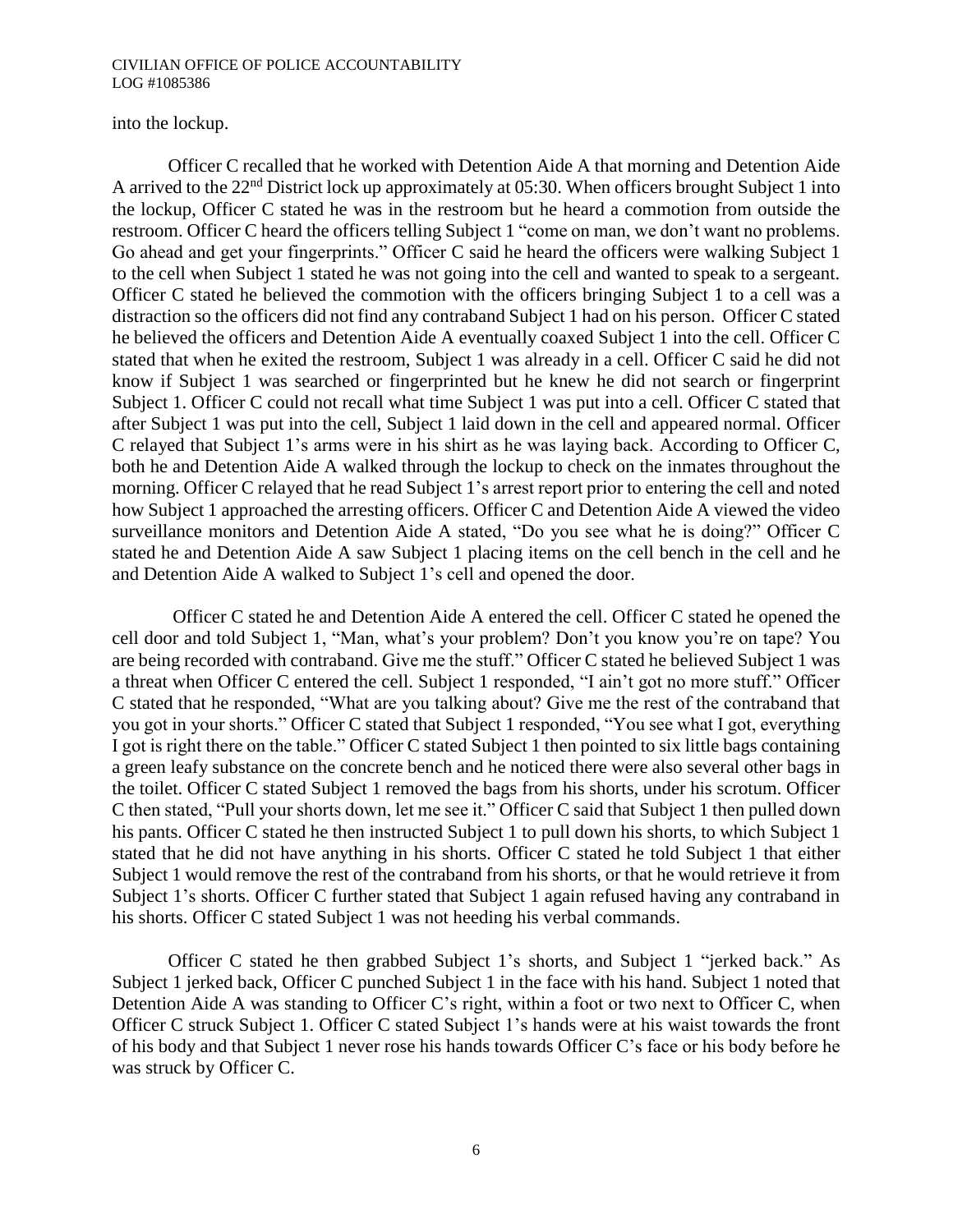Officer C stated Subject 1 puts his hands on Officer C's hands and pushed them. Officer C stated from years of experience and Subject 1's behavior up until that point, Officer C believed Subject 1 was going to strike him. Officer C stated he believed he would be struck by Subject 1 because of Subject 1's behavior with the arresting officers, his behavior when Officer C walked him to the cell, and Subject 1's failure to follow verbal commands. Officer C stated Subject 1 would be classified as aggressive, hostile, and combative according to the Use of Force Model employed by CPD in May 2017. Officer C stated he had no weapons in lockup, and he was trying to prevent Detention Aide A and himself from getting hurt. Officer C stated he struck Subject 1 to ensure Subject 1 did not destroy the contraband, so that Officer C could recover the contraband, and to protect himself and Detention Aide A. Officer C further stated he did not sustain any injuries from this incident. Officer C further stated that he viewed Subject 1's face after he was struck, but did not see any injuries on Subject 1.

Officer C stated that once he and Detention Aide A left the cell, Subject 1 flushed contraband that remained in the cell toilet. Officer C stated one can hear and communicate through the cell door. Therefore, after they left the cell, Officer C and Detention Aide A asked if Subject 1 needed medical attention, to which Subject 1 responded, "I don't want shit from you." Officer C then stated that the lieutenant on duty asked Subject 1 if he wanted any medical attention to which Subject 1 again denied. Officer C then stated that he and Detention Aide A notified the Watch Commander who called for EMS and paramedics. Officer C stated that EMS arrived about 20 minutes after the strike and viewed Subject 1's mouth and did not see any injuries.

Officer C stated he completed a Tactical Response Report (TRR) for this incident. Officer C stated he marked Subject 1 as a passive resister on his TRR. Officer C stated Subject 1 did not follow verbal direction when Subject 1 refused to remove the contraband from his underwear. Officer C further stated that he labeled Subject 1 as a passive resister because Subject 1 pushed Officer C's hands off of him. Officer C also stated he believed Subject 1 tightened up and stiffened to possibly strike him. Officer C stated Subject 1 became an active resister, as defined by CPD's Use of Force Model, after he put his hands on Subject 1 to recover the contraband. Officer C related that after he took the contraband and struck Subject 1, Subject 1 stood on the cell bench and put his hands up. Officer C stated Subject 1 took a fighting stance, and approached Officer C with both fists raised in the air. Officer C related that he completed his TRR documenting the totality of the circumstances of the incident, rather than documenting solely the use of force. Officer C later stated he struck Subject 1 based on the totality of the circumstances and he never tried to perform an open hand strike, but instinctually used a closed fist. Officer C stated that Officer D, a desk individual, completed his Officer Battery Report (OBR) because the Watch Commander assigned Officer D to complete the OBR.

Officer C stated he saw Subject 1 later when IPRA investigators arrived at the lockup. Officer C stated that Subject 1 declared that he would spit on anyone who entered the cell. Thus the IPRA investigators interviewed Subject 1 by speaking to him through the cell door. (Attachment 34)

### **Documentary Evidence**

The **Surveillance Video Footage** from Subject 1's cell, cell number 8, camera 10, in the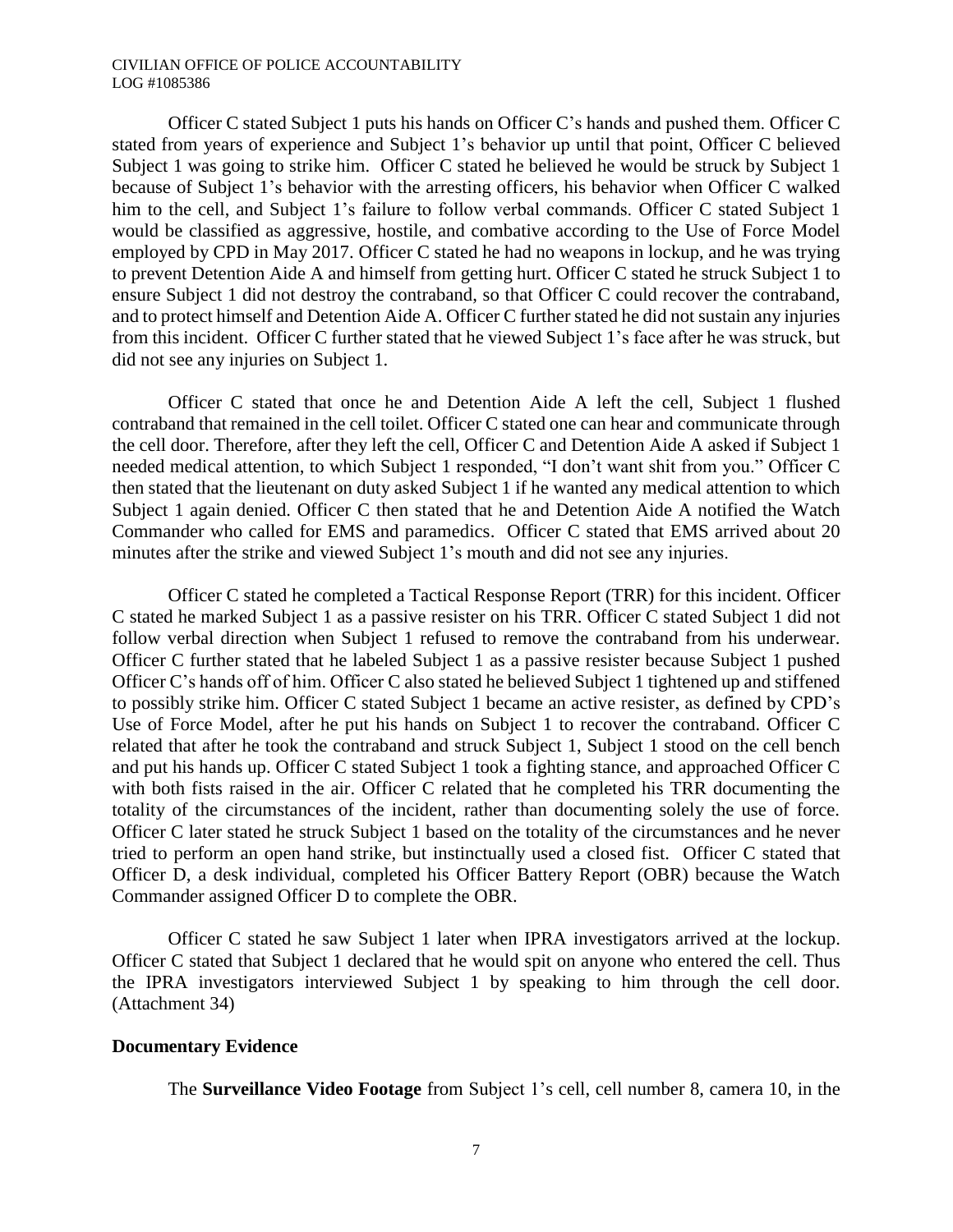$22<sup>nd</sup>$  District lockup, located at 1900 W. Monterey Ave., Chicago, IL, captures the incident, but does not capture any associated audio. Subject 1 is seen entering the cell at 08:57:10. Subject 1 is seen with a piece of white paper in his left hand. After Subject 1 enters the cell, he lies down on the cell bench and reads the piece of paper. At 08:59:22, Subject 1 lies down on the cell bench and falls asleep. At about 09:11:35, Subject 1 sits upright to place his arms in his shirt, and then once again lies on the bench and falls back asleep. Subject 1 sits upright and then stands at 09:32:11. Subject 1 reaches into his pants and walks to the cell door, staring out through the hatch. Subject 1 is then seen standing with a bag in his hands at roughly 09:32:31. Subject 1 continues to look out of the cell door, while his hands are opening the bag. Subject 1 then walks back to the cell bench, sits upright with his hands in the bag. Subject 1 stands up again and walks to the cell door, and multiple smaller bags can be seen on the cell bench at 09:33:59. Subject 1 returns to the cell bench with his hands in the bag. Subject 1 returns to the cell door and looks out, and then quickly returns to the cell bench. At 09:34:25, Subject 1 places some of the smaller bags into the cell toilet.<sup>2</sup> Subject 1 then walks to and from the cell door, looking out while he continues to pull smaller bags out of the larger bag, placing the smaller bags on the cell bench or into the cell toilet. At 09:35:17, Subject 1 quickly walks from the cell door to the cell bench, and places the smaller bags back into the larger bag. Subject 1 moves back to the cell door, and places his hands near his front waist. At 09:35:27, the bag can no longer be seen and Subject 1 pulls up his pants.

The cell door then opens at 09:35:35. Detention Aide A and Officer C both enter the cell at 09:35:38, and point at Subject 1. Detention Aide A then moves Subject 1 towards the cell bench and wipes the floor with his foot at 09:35:46. At 09:35:48, Officer C points at Subject 1 and Subject 1 lowers his pants, exposing his underwear. Officer C once again points at Subject 1, Subject 1 lowers his pants further at 09:35:55. Officer C then points at Subject 1 a third time. Officer C then walks closer to Subject 1, lifts Subject 1's shirt up and pulls Subject 1's underwear outwards at 09:36:02. As Officer C pulls at Subject 1's underwear, Subject 1 jerks backwards at 09:36:03. As Subject 1 is jerking backwards, Officer C strikes Subject 1 about the face with his closed right fist.

Officer C is holding Subject 1's shirt as he strikes Subject 1. Detention Aide A is holding Subject 1's left arm and Subject 1's right hand is not closed in a fist. The strike can be seen at 09:36:04. Immediately after the strike, Officer C holds Subject 1's shirt and pushes him towards the wall and cell bench. Officer C's cocks his right hand as if he were going to strike Subject 1 again, which can be seen at 09:36:06. Detention Aide A then throws a bag on the cell ground at 09:36:09. Office C and Detention Aide A pull at Subject 1's pants, which can be seen 09:36:24. Officer C then places both his hands on Subject 1 at 09:37:15. Subject 1 stands up from the cell bench, and is pushed back to the cell wall by both Detention Aide A and Officer C at 09:37:59. Subject 1 then stands on the cell bench at 09:38:02 and raises both of his hands in fists at 09:38:04. Subject 1 then walks off the bench towards Officer C and assumes a boxing stance with both of his fists raised up, facing Officer C at 09:38:09. Detention Aide A then moves Subject 1 slightly back with his arm, to keep him away from Officer C at 09:38:16. Officer C and Subject 1 can be seen talking to each other, then Detention Aide A and Officer C exit backwards out of the cell at 09:39:05. Subject 1 then stares out of the cell door, and flushes the cell toilet at 09:39:26. (Attachment 38)

 $\overline{a}$ 

<sup>&</sup>lt;sup>2</sup> A red square can be seen on the Surveillance Video Footage. The red square blocks the view of the cell toilet, providing additional privacy for any individual using the toilet in the cell.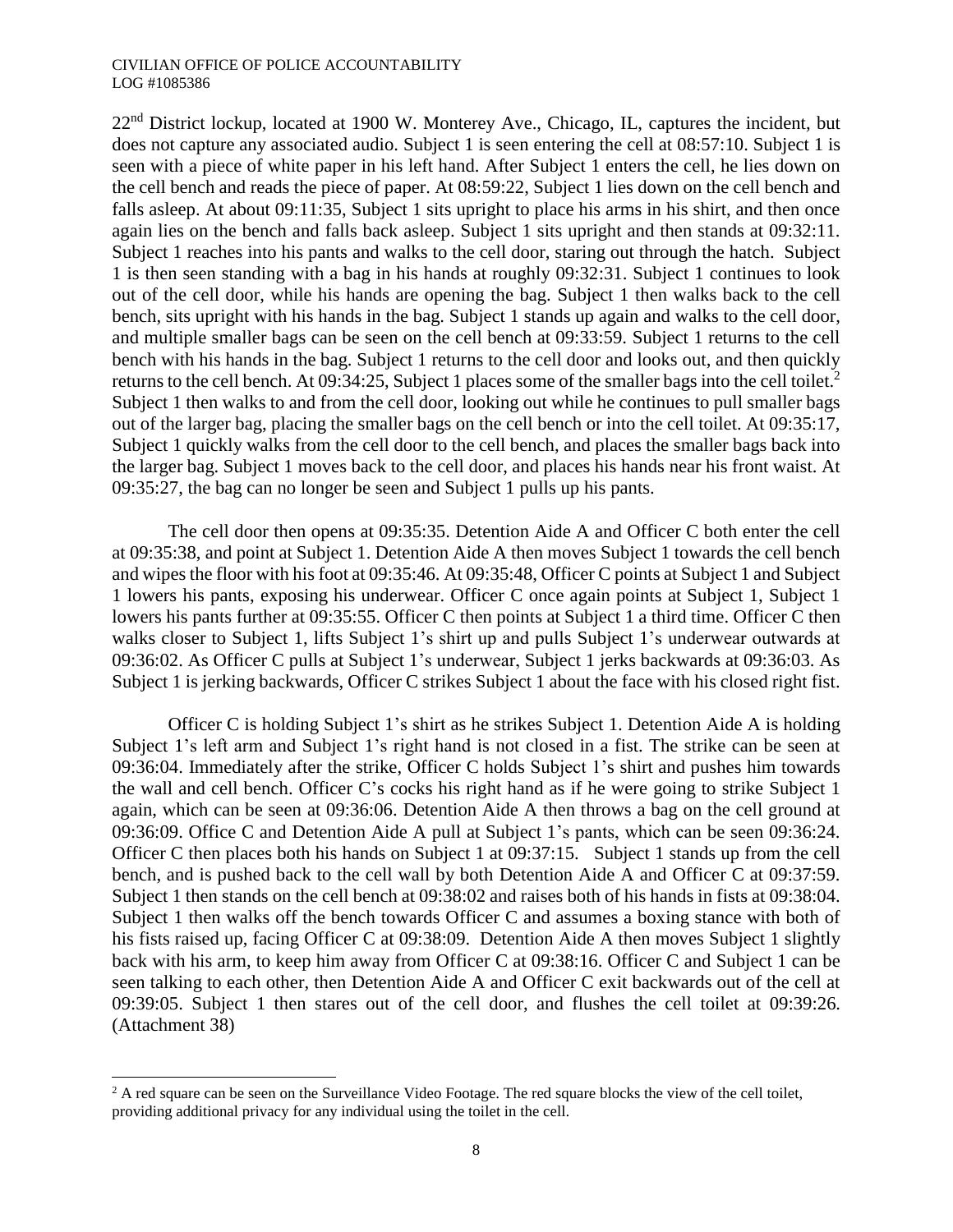An **Arrest Report** for Subject 1, dated May 29, 2017, states Officer A and Officer B patrolled their beat when they were flagged down by a citizen at approximately XXXX S. Vincennes Ave., Chicago, IL. The citizen told the officers there was a white Acura SUV with a temporary Illinois license plate. The citizen also stated that it was occupied by a black male with dreads driving in the vicinity, and the driver had a firearm. The officers put the information given by the citizen over the radio and as they drove northbound on Vincennes Ave., they observed a white Acura SUV with a temporary Illinois license plate. The officers observed the white Acura SUV turn westbound down an alley without using a turn signal. The officers then observed the white Acura SUV pull into the back of the residence of XXXX S Winston Ave., Chicago, IL. The officers activated their emergency equipment and ordered the driver out of the vehicle and to show his hands to the officers. The driver was Subject 1. The Arrest Report further states that Subject 1 exited the vehicle and approached the officers in an aggressive manner and yelled obscenities at the officers. The Report further states that the officers cuffed Subject 1 and conducted a protective pat down for officer safety. The officers told Subject 1 the reason for the stop. Subject 1 could not produce a valid driver's license. Subject 1 was then placed into custody. Officer B conducted a custodial search of the front driver's seat area of the white Acura SUV. The report states that Officer B observed a handgun under the front seat and he recovered the handgun. The handgun was a Ruger 9MM handgun loaded with twelve rounds in the magazine and one in the chamber. Subject 1 was then brought into the 22<sup>nd</sup> District for processing.

The Watch Commander Comments to the Arrest Report also contain relevant information to this investigation. The Watch Commander Comments state that "Subject was observed on video retrieving suspect contraband from deep in his pants by lockup keepers. When they went to his cell to recover the contraband, the subject made a quick move that put P.O. C #XXXX in fear of being the subject of a battery. Recovered by PO C from the arrestee in the lockup cell was 25 small bags of suspect cannabis, weighing an approximate 20 grams, which was inventoried under # XXXXXXXX, Both additional Charges of Bring Cannabis In A Penal Inst and Agg Assault Pc Officer/Volunteer under RD #JA-XXXXXX."

The Lockup Keeper Comments also state that Subject 1 was interviewed by IPRA Investigator A and B at 13:38 on May  $29<sup>th</sup>$ , 2017. Subject 1 called his girlfriend Civilian 1 at 1700 hours. Subject 1 was also moved to a different cell at 21:57. (Attachment 11)

Officer C's **Officer's Battery Report ("OBR")** documents the actual or perceived threat Officer C received at 1900 W. Monterey Ave., in a police facility, on May 29<sup>th</sup>, 2017, at 09:32:00. The OBR notes that Officer C was in uniform, worked with one partner, and C worked as lockup keeper. One officer was battered and there was one assisting officer present at the time of battery. The type of threat listed is "Threaten to spit on." The type of injury to officer is noted as "none apparent/none." There is one offender listed and the offender's activity is noted as gang related but not drug related. The OBR further states the unusual circumstances regarding officer control tactics and safety as, "Subject was observed on camera removing a plastic bag from his underwear. The Reporting Officer asked subject to lower his underwear but he refused. When the reporting officer reached for the subject's underwear the subject jerked back and the reporting officer perceived the subject's action as a fighting stances and in fear of being struck by the subject the reporting officer struck the subject. After the regaining control and removing the contraband the subject took of a fighting stance once again and continued to walk toward the reporting officer as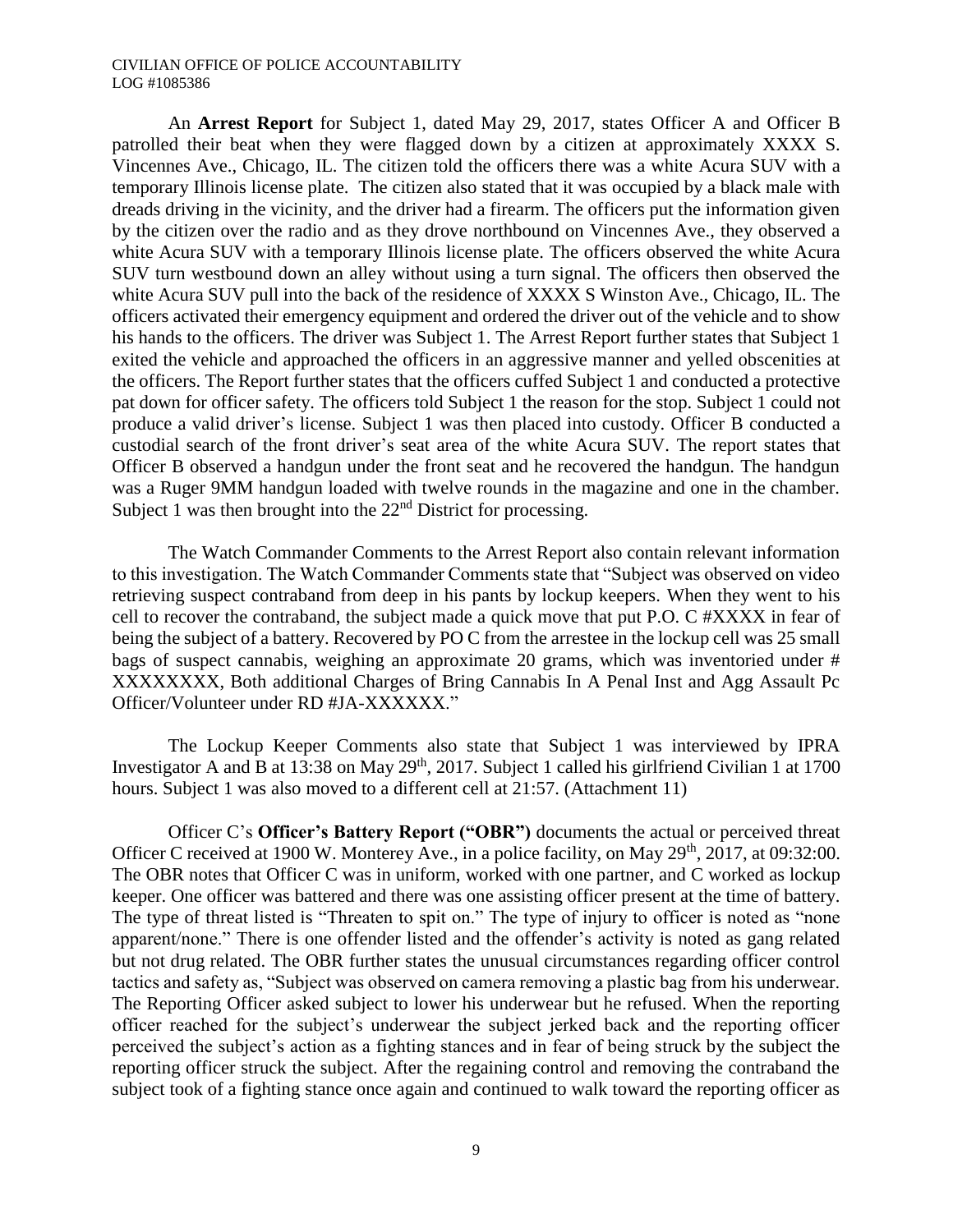the reporting officer was exiting the cell. Subject suffered pain to his lower lip but decline medical attention. The subject related that if anyone else enter his cell he's going to spit on them." (Attachment 21)

Officer C's **Tactical Response Report ("TRR")** documents his use of force against Subject 1 on May 29, 2017 at 09:32:00 at 1900 W. Monterey Ave., Chicago, IL. The TRR lists that Subject 1 did not follow verbal direction, stiffened, and pushed officers hands off, classifying Subject 1 as a passive resister. The TRR further states that Subject 1 pulled away and the officers perceived Subject 1 as in a fight stance, classifying Subject 1 as an assailant as well. The TRR further notes that member presence, verbal commands, and a close hand strike/punch were employed against Subject 1. Additional information in the TRR states, "Subject complained of pain to his lower lip but refused medical attention." The TRR also states that the subject was armed. The TRR further notes that Subject 1 alleged injury but was apparently normal and refused medical aid. The injury is described as non-apparent/none.

The Subject's Statement Regarding the Use of Force on the Lieutenant's Review portion of the TRR states, "Subject stated that no one had a right to put his hands on him. He said the he didn't threaten to hit PO C and the 'officer hit me for no reason.' When asked what he was doing that made the officer come into his cell, he said 'you know what I was doing.' Subject was asked if he was injured and he said that his lip hurt. When asked if he wanted medical attention, the arrestee refused."

The Lieutenant Comments portion of the TRR states, "Based on my review of the video form the arrestee's cell, it is easy to see how PO C would perceive a threat from this particular arrestee, who was attempting to destroy and hide contraband. Subject had threatened prior CPD employees during his arrest. Prior to the above interview, it was expressed that this subject stated that he would spit on anyone who opened the cell door. Based on the totality of the circumstances, the officer acted with the caution necessary for this particular subject and his response was reasonable predicated by the movement of the subject in close quarters. I find no intentional misconduct on the part of PO C, his response was commensurate with the perceived threat." The Lieutenant is listed as Lieutenant A. The TRR also states that IPRA was notified under log number 1085683. (Attachment 15)

An Illinois Department of Corrections ("IDOC") **Report of Extraordinary or Unusual Occurrences**, JA-XXXXXX, documents the incident which occurred in the Chicago Police Department's 22<sup>nd</sup> District Lockup at 1900 W. Monterey, Chicago, at 0932. The Report notes that the type of occurrence was an "Assault on Staff," and that there was a resulting injury, being "pain in lower lip." The detainee involved was Subject 1, with the date of birth of XXXX, 1994, and confinement of 29 May 2017. The Report notes that Subject 1 was arrested for the charge 720ILCS5/24-1. 1-A. The Report further states that Subject 1 was interviewed as were the officials involved, Officer C, a police officer, and Detention Aide A, a detention aide. The principal cause of the occurrence is listed as "Above arrestee assaulted lock up keeper Officer C #XXXX." The Report stated the summary of specific details of occurrence, noted as, "While Officer C was attempting to search the arrestee for contraband, the subject jerked back as to gain position to strike the officer. Officer C responded by punching the subject once in the face." The Report was signed by Sergeant A #XXXX, and Lieutenant A #XXXX. (Attachment 17)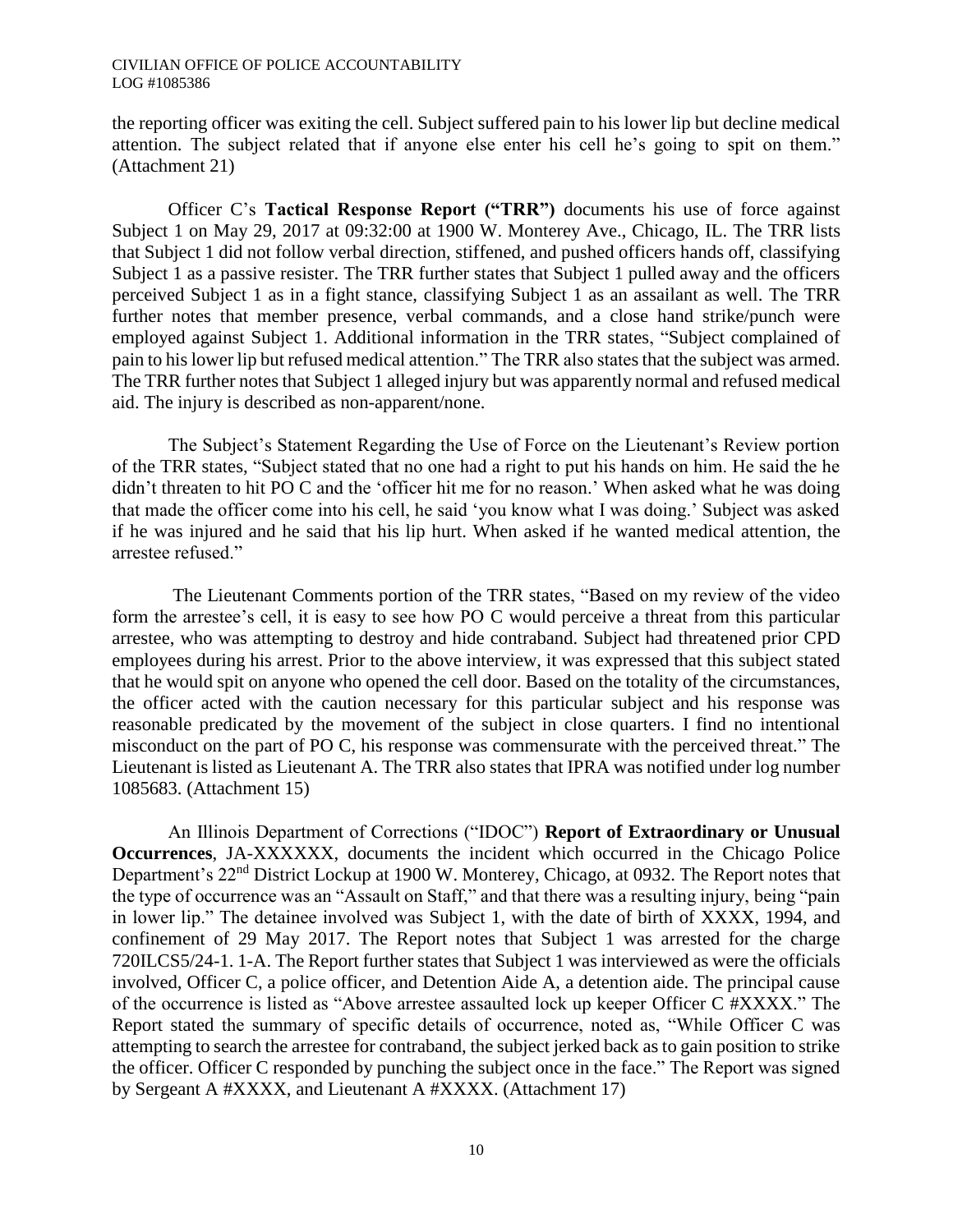A City of Chicago Fire Department **Ambulance Report/Sheet** documents the paramedics findings and care regarding this incident. The complaint is for an injured victim, and the incident number is 171491091. The address is listed as 022 @ 1900 W Monterey Ave, Chicago, IL. The ambulance was dispatched at 14:04:43 and arrived on scene at 14:16:11 on May 29, 2017. No patient is listed in the Report. The Report states "Person in lockup said he was fine. Just wanted to make a phone call. No injury." There are no findings nor care events listed. Furthermore, the disposition of the Report is "No complaint patient." The paramedics are listed as Paramedic A and B. (Attachment 27)

Chicago Police Department **Evidence Technician photographs** taken on May 29<sup>th</sup>, 2017, captured Subject 1's injuries. The photos depict Subject 1's front profile, right profile, left profile, and a more zoomed in profile of Subject 1's face and mouth area. The photos show minor swelling to Subject 1's lips. (Attachment 35)

## **ANALYSIS**

 $\overline{a}$ 

Subject 1 alleges that on May 29, 2017, at approximately 09:32 A.M. at the 22<sup>nd</sup> District Lockup, located 1900 W. Monterey Ave., Chicago, IL, Officer C #XXXX struck him about the face with a closed fist. Subject 1 did not allege any misconduct regarding his initial arrest nor did he allege any misconduct against Detention Aide A. Officer A, Officer B, and Officer E were also interviewed to determine how Subject 1 brought in the bags containing cannabis into the 22<sup>nd</sup> District lockup, and if they had failed to properly conduct a search of Subject 1's person. The investigation revealed that Officer A, Officer B, and Officer E had properly searched Subject 1 after his arrest, and Subject 1 was able to hide the bags in his pants throughout his arrest and processing. No evidence of any other misconduct was discovered during this investigation. COPA's burden of proof is based on the preponderance of the evidence standard.

### **I. Officer C's Close Fist Strike Was Not Within Policy**

According to General Order ("GO") 03-02-01, the Chicago Police Department utilizes a Use of Force Model to provide guidance on the appropriate amount of force to be used to effect a lawful purpose.<sup>3</sup> The model may progress from member presence to the application of deadly force. The primary objective of the use of force is to ensure control of a subject with the reasonable force necessary based on the totality of the circumstances. Department members must escalate or deescalate the amount of force which is reasonably necessary to overcome the subject's resistance and to gain control over the subject.

GO 03-02-01 states that there are two types of resisters. A passive resister is defined by nonmovement in response to verbal and other direction, and includes variable positioning. An active resister is defined by movement to avoid physical control and this can include "variable dynamics." GO 03-02-02 further defines an active resister as "a person whose actions attempt to create distance

<sup>3</sup> General Order G03-02 'Use of Force Guidelines' effective 01 October 2002 governs Officer C and Detention Aide A's conduct in this matter as it was effective on May 29, 2017. A new Use of Force model was enacted over the course of this investigation and is effective 16 October 2017. For the purposes of this investigation, G03-02 effective 01 October 2002 will be used.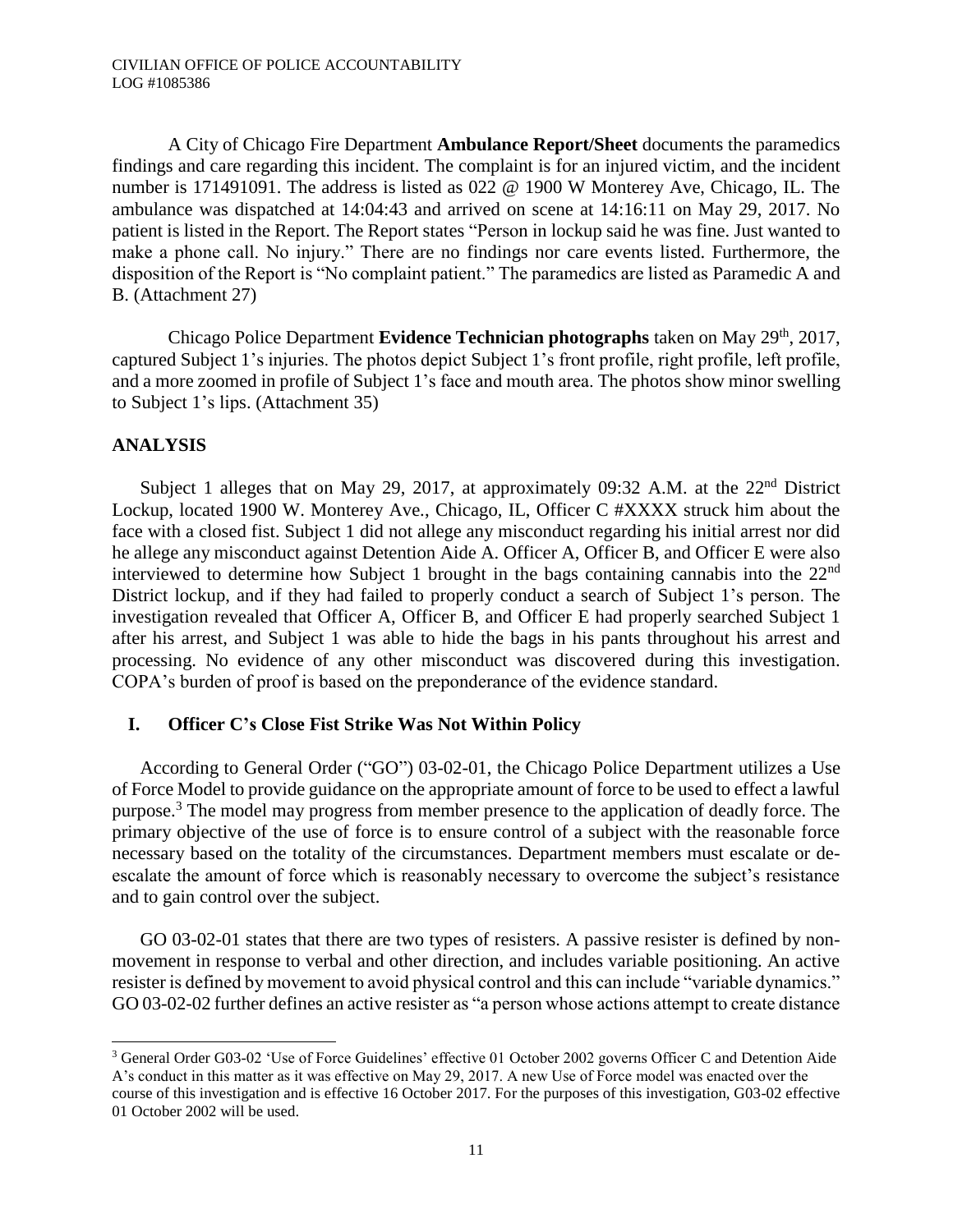between that person and the member's reach with the intent to avoid physical control and/or defeat the arrest. This type of resistance includes gestures ranging from evasive movement of the arm, through flailing arms, to full flight by running."

GO 03-02-01 and GO 03-02-02 further identify three categories of an assailant: A subject whose actions are aggressively offensive without weapons, a subject whose actions will likely cause physical injury with or without a deadly weapon, and a subject whose actions will likely cause death or serious physical injuries. GO 03-02-02 defines an assailant as "a subject who is using or threatening the imminent use of force against himself/herself or another person."

According to GO 03-02-01, direct mechanical techniques are forceful, concentrated striking movements such as punching and kicking, or focused pressure strikes and pressures. Direct mechanical techniques may be used only against assailants. The general orders would characterize Officer C's close handed strike to Subject 1 as a direct mechanical technique. As such, Officer C's direct mechanical technique could have only been used against Subject 1 if he became an assailant.

In addition to CPD's General Orders, the authorization to use of force is codified under 720 ILCS 5/7-5 (1986). The pertinent part of the statue states that:

"[a] peace officer, or any person whom he has summoned or directed to assist him, need not retreat or desist from efforts to make a lawful arrest because of resistance or threatened resistance to the arrest. He is justified in the use of any force which he reasonably believes to be necessary to effect the arrest and of any force which he reasonably believes to be necessary to defend himself or another from bodily harm while making the arrest. However, he is justified in using force likely to cause death or great bodily harm only when he reasonably believes that such force is necessary to prevent death or great bodily harm to himself or such other person…"

Finally, determinations regarding the potential use of excessive force - deadly or not - in the course of an arrest, investigatory stop, or other "seizure" are properly analyzed under the Fourth Amendment's objective reasonableness standard. The question is whether the officers' actions are 'objectively reasonable' in light of the facts and circumstances confronting them, without regard to their underlying intent or motivation. *Graham v. Connor,* 490 U.S. 386, 397 (1989); *see Estate of Phillips v. City of Milwaukee,* 123 F.3d 586, 592 (7th Cir. 2003). Moreover, the reasonableness calculation "must embody allowance for the fact that police officers are often forced to make splitsecond judgments—in circumstances that are tense, uncertain, and rapidly evolving—about the amount of force that is necessary in a particular situation." *Graham, at* 396–97.

The question is whether the officer's actions are objectively reasonable in light of the facts and circumstances confronting them, without regard to their underlying intent or motivation. *Graham v. Connor*, 490 U.S. 386, 397 (1989); *see Estate of Phillips v. City of Milwaukee*, 123 F.3d 586, 592 (7th Cir. 2003). The following factors are instructive in making the determination of whether an officer's use of force is reasonable: (1) "the severity of the crime at issue;" (2) "whether the suspect poses an immediate threat to the safety of the officers or others;" and (3) "whether he is actively resisting arrest or attempting to evade arrest by flight." *Graham*, 490 U.S. at 396 (*citing Tennessee v. Garner*, 471 U.S. 1, 8-9 (1985). The analysis of the reasonableness of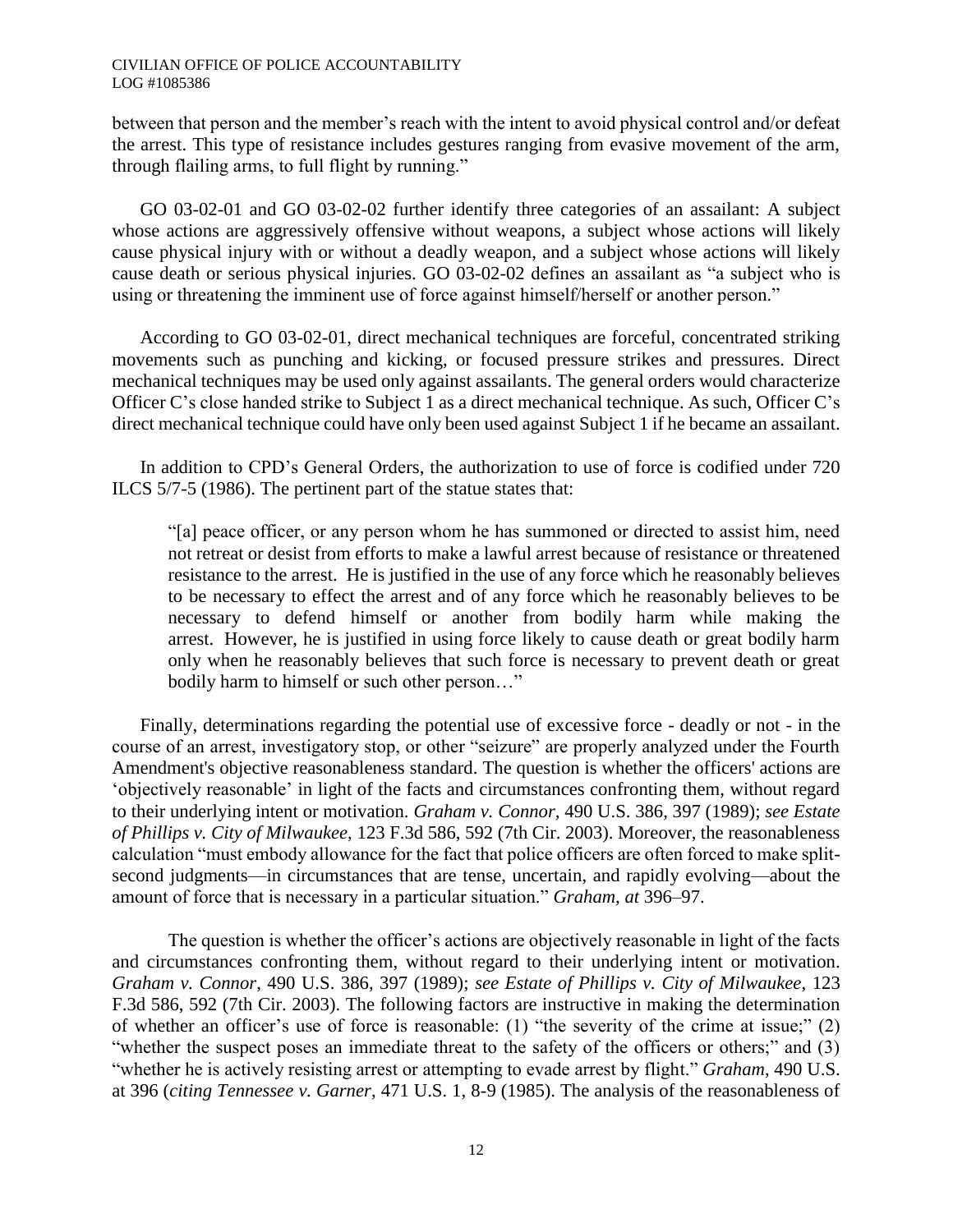an officer's actions must be grounded in the perspective of "a reasonable officer on the scene, rather than with the 20/20 vision of hindsight" and "allow for the fact that police officers are often forced to make split-second judgments – in circumstances that are tense, uncertain, and rapidly evolving – about the amount of force that is necessary in a particular situation." *Plumhoff v. Rickard*, 134 S. Ct. 2012 (2014) (internal quotations and citation omitted). The analysis must take into account the totality of the circumstances confronting the officer, rather than just one or two factors. *Plumhoff*, 134 S. Ct. at 2020; *see also Scott v. Edinburg*, 346 F.3d 752, 756 (7th Cir. 2003)

The lockup video camera footage captures Subject 1's movements prior to being struck by Officer C. Before being struck, Subject 1 can be seen lowering his pants, as Officer C commanded. Subject 1 appears to be compliant. Officer C is pointing at Subject 1, then walks up next to him. Subject 1's hands remained lowered and flared open, not in a fist. When Officer C pulls open Subject 1's underwear, Subject 1 jerks his upper body backwards. Subject 1 does not raise his hands nor ball them in a fist. Officer C was holding Subject 1's shirt with his left hand, and Detention Aide A can be seen holding Subject 1's left arm. As soon as Subject 1 jerks his upper body backwards, Officer C drives forward with his right hand, performing a close hand strike to Subject 1's face. The video shows Subject 1 only moving his upper body back when Officer C pulls on his underwear; Subject 1 does not raise his hands, ball his fists, or offer any other type of resistance. Only after Subject 1 is struck about the face does he assume a combative stance.

The lockup camera footage, Subject 1's interview, Detention Aide's interview, and Officer C's interview suggest that Officer C's close handed strike to Subject 1 was an excessive use of force. Subject 1's level of resistance, moving his upper body back, could classify him as an active resister according to GO 03-02-01. The lockup camera footage does not show Subject 1 pushing Officer C's hands off of him as Officer C contends, nor does it show Subject 1 approaching Officer C in an aggressive manner before he was struck. While Officer C stated he feared he may be struck by Subject 1 when Subject 1 moved his upper body backwards, Subject 1 did not ball his hands into a fist, raise his hands, nor offer any other type of resistance to Officer C or Detention Aide A. Moreover, based on the lockup video, it is reasonable that Subject 1 jerked his body backwards out of instinct, not in a threatening manner, as his genitals were exposed when Officer C pulled at his underwear. Officer C was also holding Subject 1's shirt up and Detention Aide A held Subject 1's left arm. Subject 1 could not have physically struck Officer C or Detention Aide A, as he was already restrained prior to the strike.

Officer C's close handed strike to Subject 1 was unreasonable. The severity of the issue was minor. Subject 1 was in a penal institution, in his own cell by himself, and stood back as Officer C and Detention Aide A entered the cell. Subject 1 could not destroy evidence at that point, as Subject 1 was back near the cell bench and away from the cell toilet. Officer C and Detention Aide A were blocking Subject 1's access to the cell toilet with their bodies, and as such, Subject 1 could not flush the cell toilet containing some bags of contraband. Detention Aide A and Officer C entered the cell to secure the bags containing contraband, and the room was already secure. Furthermore, Subject 1 did not pose an immediate threat to Officer C or Detention Aide A. The lock up cell surveillance camera footage shows Officer C's and Detention Aide A's interactions with Subject 1. Subject 1 did not ball his hands into fists, he did not raise his hands, nor did he make any intimidating movements which could have reasonably been perceived as a threat. Prior to being struck, Subject 1's left arm was held by Detention Aide A, and his shirt was being pulled